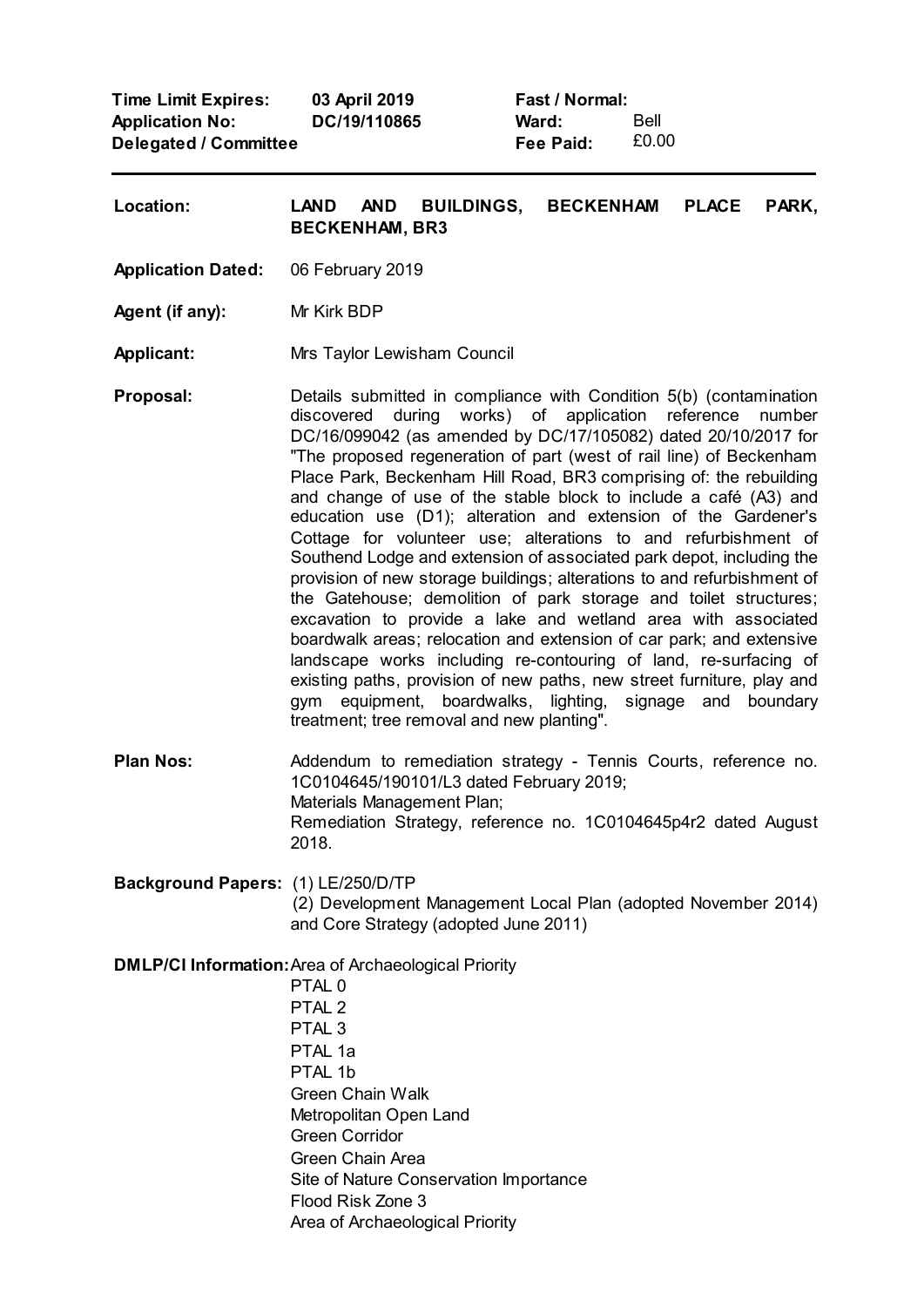Flood Risk Zone 2 PTAL 5 Flood Risk Zone 2 Flood Risk Zone 3 Area of Archaeological Priority

**Earliest Decision:** 27/02/2019

# **OBSERVATIONS**

# **Present Application**

Details submitted in compliance with Condition 5(b) (contamination discovered during works) of application reference number DC/16/099042 (as amended by DC/17/105082) dated 20/10/2017 for "The proposed regeneration of part (west of rail line) of Beckenham Place Park, Beckenham Hill Road, BR3 comprising of: the rebuilding and change of use of the stable block to include a café (A3) and education use (D1); alteration and extension of the Gardener's Cottage for volunteer use; alterations to and refurbishment of Southend Lodge and extension of associated park depot, including the provision of new storage buildings; alterations to and refurbishment of the Gatehouse; demolition of park storage and toilet structures; excavation to provide a lake and wetland area with associated boardwalk areas; relocation and extension of car park; and extensive landscape works including re-contouring of land, re-surfacing of existing paths, provision of new paths, new street furniture, play and gym equipment, boardwalks, lighting, signage and boundary treatment; tree removal and new planting".

### Discharge of the following conditions is sought:

Condition 5(b) – Contamination discovered during works. Suspected Asbestos-containing cement was discovered during preliminary excavation work in an area of the park that formerly contained tennis courts, which is located on the eastern side of the internal road accessed from Beckenham Hill Road into Beckenham Place Park, approximately halfway along the internal road between the entrance and the Grade II\*-listed mansion in the south of park. Subsequent sampling indicticated asbestos was detectable in one of four samples collected from the area.

### **Submitted Information**

Approval of Details application form; Addendum to remediation strategy - Tennis Courts, reference no. 1C0104645/190101/L3 dated February 2019; Materials Management Plan; Remediation Strategy, reference no. 1C0104645p4r2 dated August 2018.

# **Consultation:**

Council's consulting Environmental Health Officer (Contamination) has been consulted regarding the submitted details. The assessment of the consultant are incorporated into the assessment below.

The Environment Agency have been recently consulted on a previous application relating to the discovery of asbestos containining material (DC/18/107714). No objection was raised to the methodology to be used in those circumstances. The same methodology for remediating the specific area where asbestos-containing material has been discovered is proposed to be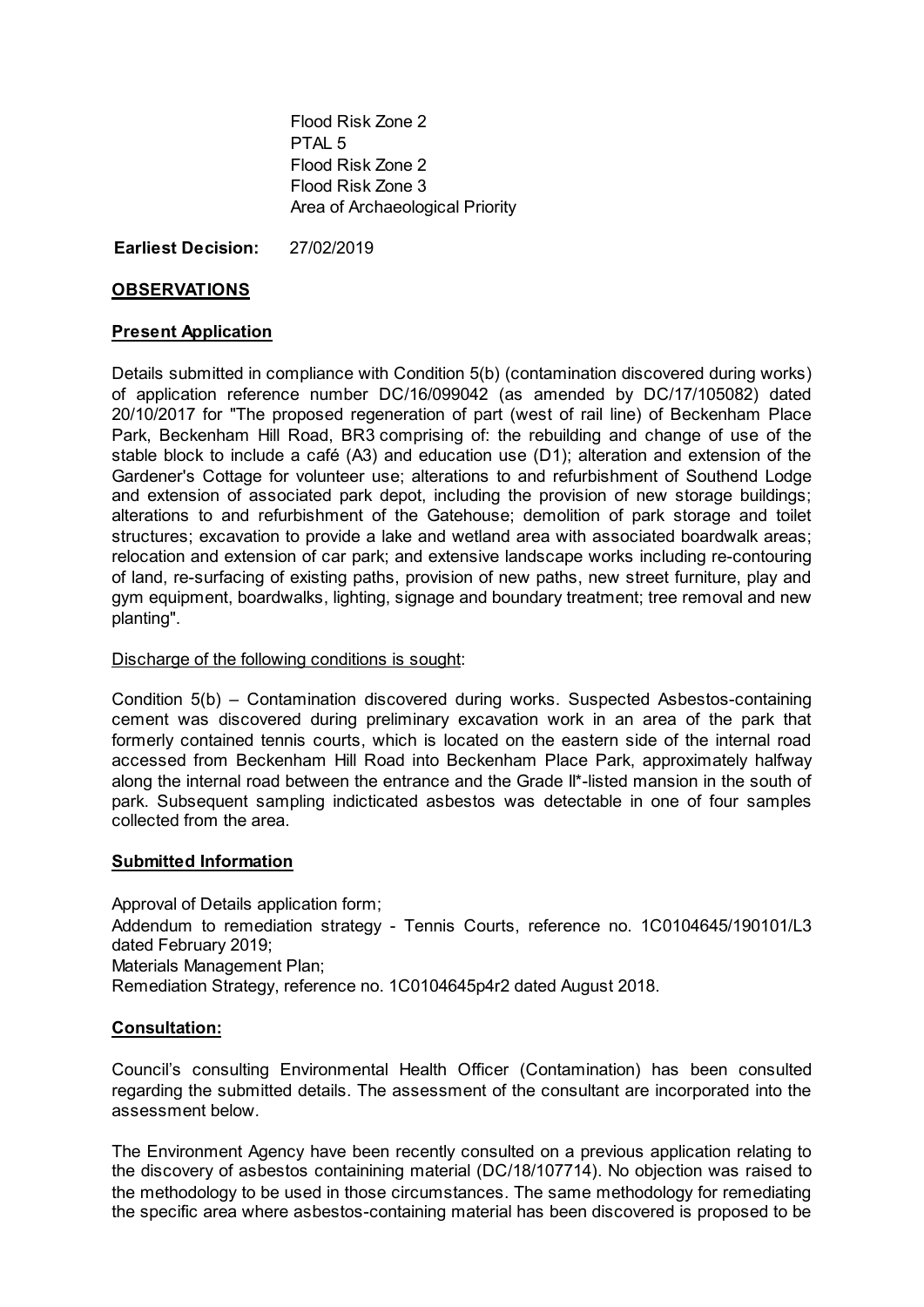conjunction with the asbestos in this instance, the site is further separated from water sources, and that the same methodology has been previously approved, no further consultation has been undertaken with the Environment Agency regarding this additional discovery of asbestos-containing material.

# **Planning Considerations:**

# Condition 5 – Site contamination:

- (a) No development (with the exception of demolition of above ground structures) shall commence until each of the following have been complied with:-
	- (i) A desk top study and site assessment to survey and characterise the nature and extent of contamination and its effect (whether on or off-site) and a conceptual site model have been submitted to and approved in writing by the local planning authority, in consultation with the Environment Agency.
	- (ii) A site investigation report to characterise and risk assess the site which shall include the gas, hydrological and contamination status, specifying rationale; and recommendations for treatment for contamination. encountered (whether by remedial works or not) has been submitted to and approved in writing by the Council.
	- (iii) The required remediation scheme implemented in full.
- (b) If during any works on the site, contamination is encountered which has not previously been identified ("the new contamination") the Council shall be notified immediately and the terms of paragraph (a), shall apply to the new contamination. No further works shall take place on that part of the site or adjacent areas affected, until the requirements of paragraph (a) have been complied with in relation to the new contamination.
- (c) The development shall not be occupied until a closure report has been submitted to and approved in writing by the Council, in consultation with the Environment Agency.

Reason: To ensure that the local planning authority may be satisfied that potential site contamination is identified and remedied in view of the historical use(s) of the site, which may have included industrial processes and to comply with DM Policy 28 Contaminated Land of the Development Management Local Plan (November 2014).

# **Assessment:**

Council's Environmental Health (Contamination) consultant has reviewed the submitted information. The consultant has advised that the contamination management and remediation treatment detailed in the submitted documents in relation to the discovered contamination are sufficient to be approved and condition 5(b) discharged in relation to this discovered contamination.

As discussed above, the Environment Agency have raised no objection to the proposed methodology of remediating land at the subject site in this manner where asbestos-containing material has been found.

# **Conclusion:**

The details submitted are sufficient to be approved with respect to satisfying condition 5(b) in relation to the identified new contamination. As such, the details can be approved and condition 5(b) of DC/16/099042 as modified by DC/17/105082 as applicable to the identified new contamination can be discharged.